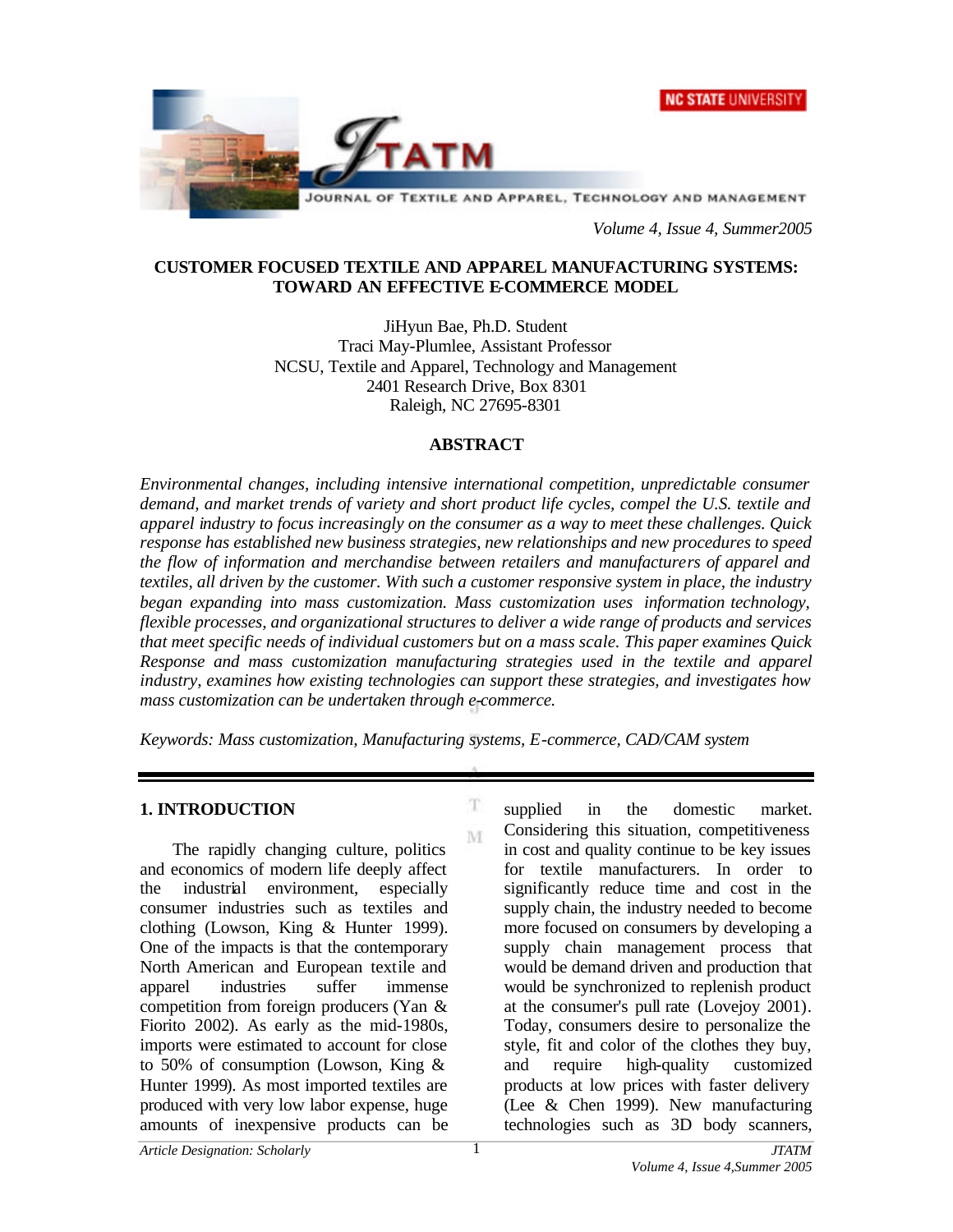CAD/CAM systems, and digital textile printers have played a key role in increasing the effectiveness, flexibility, agility, and precision of production.

New business strategies were introduced to increase competitiveness in the industry. One of those strategies, Quick Response (QR), was formulated as an improved way of conducting business in the US textile /apparel pipeline by the American Apparel Manufacturers Association (AAMA). It can be defined shortly as "a comprehensive business strategy incorporating time-based competition, agility, and partnering to optimize the supply system, and service to customers" (ITAI News 1997). QR required a drastic reduction in the time taken to convert fiber to fabric, fabric to garment and then to deliver the garment to the customer. Such a reduction called for the use of a wide variety of electronic and mechanical technologies, the integration of manufacturing technologies, changes in management practices, and a higher level of trust and cooperation between industry segments. This paper examines Quick Response and Mass Customization manufacturing strategies used in the textile and apparel industry, evaluates how existing technologies can support these strategies, and examines specific applications through case studies.

## **2. MANAGEMENT STRATEGIES – Quick Response**

# **2. 1 Background**

Throughout the 1970s, the industry was characterized by an emphasis on massmarkets and high volume manufacture of a slowly changing range of garments with low design content. In the mass production system, all input and output are standardized to reduce defects, and variety of the product is minimized (Lowson, King & Hunter 1999). In 1984, a study conducted to analyze the textile and clothing industry in the U.S., showed 55 weeks of inventory time within the 66 weeks supply pipeline (Hunter, King & Lowson 2002). This high level of

inventory time can be explained by the fact that, throughout the pipeline, products are held by a supplier as finished goods, and additional stocks are held by the customer as raw material. Thus, there are duplications of stockholding between various processing steps, reflecting the lack of communication between the supply channel segments. The stockholding cost and the time delays in the system cause a substantial competitive disadvantage in many markets. Hunter, King & Lowson (2002) showed the revenue losses expressed as a percentage of retail sales. The biggest item of lost associated revenue was forced markdown, with the total losses amounting to over 14 % of retail sales. Stockouts account for another 4.0% and inventory 6.4%. To reduce unnecessary markdowns, one solution is compression of the pipeline. Pipeline compression makes it possible for retailers to reassess the demand while the season is under way, make small and frequent re-orders, and feed more accurate information about customer wants back to the manufacturing process. The QR methodology was founded as a way to address the various pressures upon the industry (Hunter, King & Lowson 2002).

# **2.2 QR Strategy and advantages**

Traditionally, orders for products are made four, six or eight months in advance, based on forecasts in terms of volume, product mix and so on. That means the probability that these forecasts effectively reflect the reality is very low. It is impossible to satisfy the expectations of the final customer completely with advance orders of six months or more. Therefore, it is necessary to keep high cost inventory.

The fundamental principle of QR is that all activities within an enterprise should be paced to demand and customer behavior. Products and services are produced and delivered according to the variety and volume of demand. Consequently, it is important to understand these demand patterns. QR is a time-based competitive strategy which focuses on the compression of response time, and which emphasizes collaboration between all the business

J T

A

T.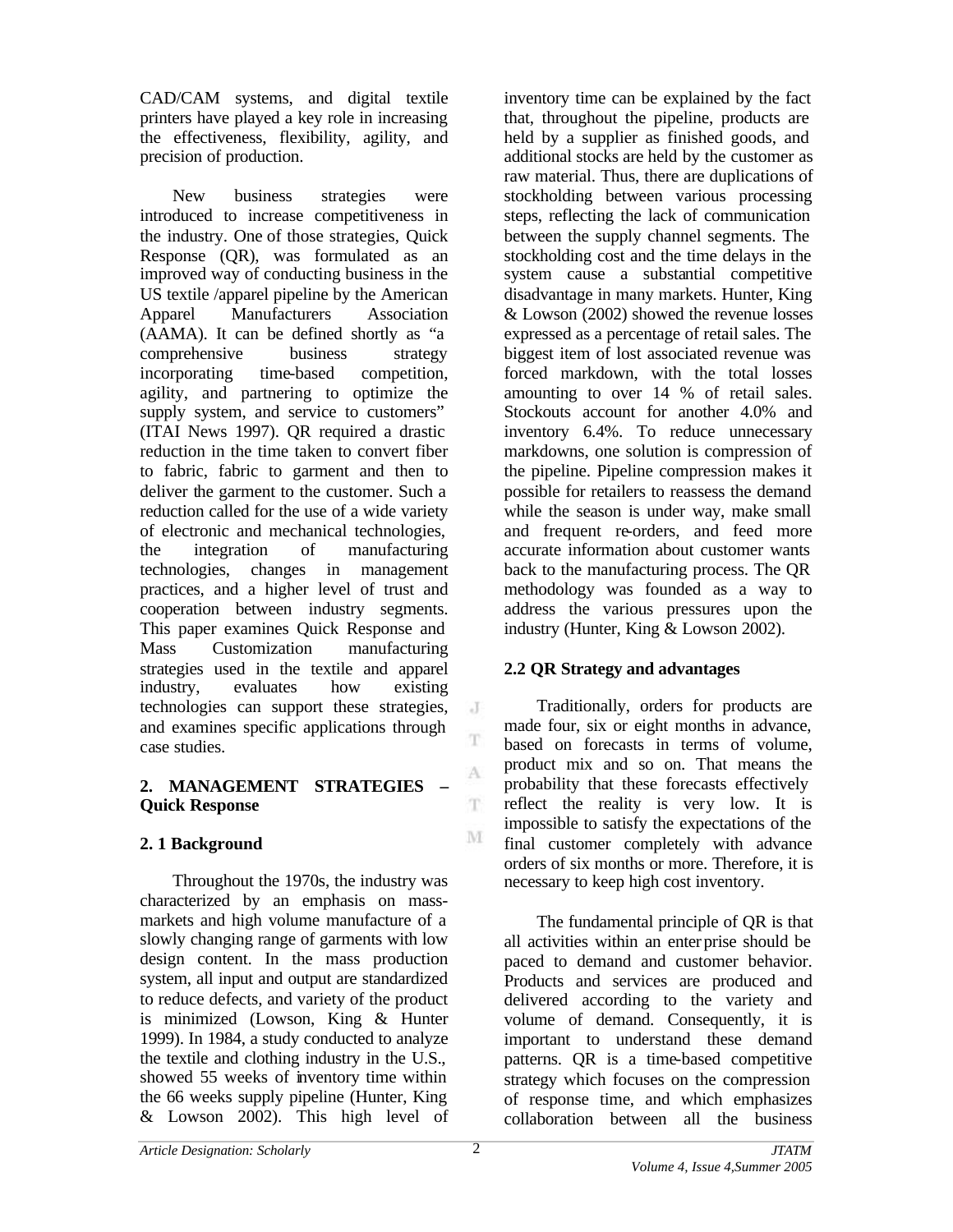partners from the textile producer to the final customer.

The strategic advantages of the application of QR are numerous. First, the risk caused by incorrect forecasts can be reduced due to decision making closer to the season. A substantial reduction in sales forecast error can be made by shortening the design process. The fewer months ahead of the season that style and color predictions are made, the less the forecast error (Hunter, King & Lowson 2002). If the product design times were reduced, demand and customer preference could be predicted more accurately. Second, adoption of QR makes it possible to improve the level of service by satisfying the variety of customer expectations and preferences with maximum efficiency in terms of elimination of risk, waste, and cost. A study of the advantages of QR systems between textile producers, clothing manufacturing, and distribution showed that sales increased up to 50 percent, and stockholding dropped between 20 and 40 percent (Forza & Vinelli 1997).

# **2.3 Technologies to support QR**

QR includes the use of bar codes on merchandise and shipping cartons, the use of computer-aided design and manufacturing systems, the receiving and sharing of product information, and the sending of orders and other forms electronically.

## **2.3.1 Bar Coding**

For a global, consumer-driven, Point of Sale (PoS) system, standards for bar coding have been developed in the U.S. and Canada by the Voluntary Industry Communication Committee, and published by the Uniform Code Council as the *Data Communication Guidelines for Retail and General Merchandise*. A bar code is one unique 12 digit number represented by a Universal Product Code (UPC), a symbology which includes the style number, the national retail federation (NRF) color number, and the NRF size number (Hunter, King & Lowson 2002). PoS data acquired by scanning bar coding, allows comparison of buyer

forecasts and pre-season orders with the actual consumer preferences as reflected in their purchases. Accurate data acquisition is important, and analyses of PoS data must occur frequently (Hunter, King & Lowson 2002). Use of POS data can help retailers and manufacturers through building more accurate item inventory and sales records, reducing or eliminating out-of-stocks through improved order planning, reducing forced markdowns via better reorder management, reducing the need for stock counts, and helping assure that the right goods can be provided to the customer in the right place.

One problem with using UPC coding is that global standards do not comply with the NRF size and color standard reference table (Hunter & Valentino 1995). Data compatibility standards among countries need to be established to create a Quick Response environment that supports coordinated global demand-activated manufacturing responses (Hunter, King & Lowson 2002).

Radio Frequency Identification, or RFID, is an emerging technology which can substitute for a barcode with some advantages. RFID technology has microchip tags that carry data such as manufacturer ID, SKU, and an item unique code (Chandary 2005). This system can protect designer originals efficiently, prevent counterfeiting, monitor work-in-process, expedite international processing, manage inventory, out-of-stocks and markdowns, conduct quick check-outs, and facilitate convenient returns in retail (Hartenstine 2004). As of January 2005, Wal-Mart and Target both required that their 100 largest suppliers, including some apparel suppliers, label cartons with RFID tags (Chandary 2005), so the technology is making inroads.

## **2.3.2 Computer-Aided Design (CAD)/Computer-Aided Manufacturing (CAM)**

Kincade (1998) indicated that automation of production processes using computers was a method for reducing time

 $\cdot$ T

T A

T

 $\mathbf{M}$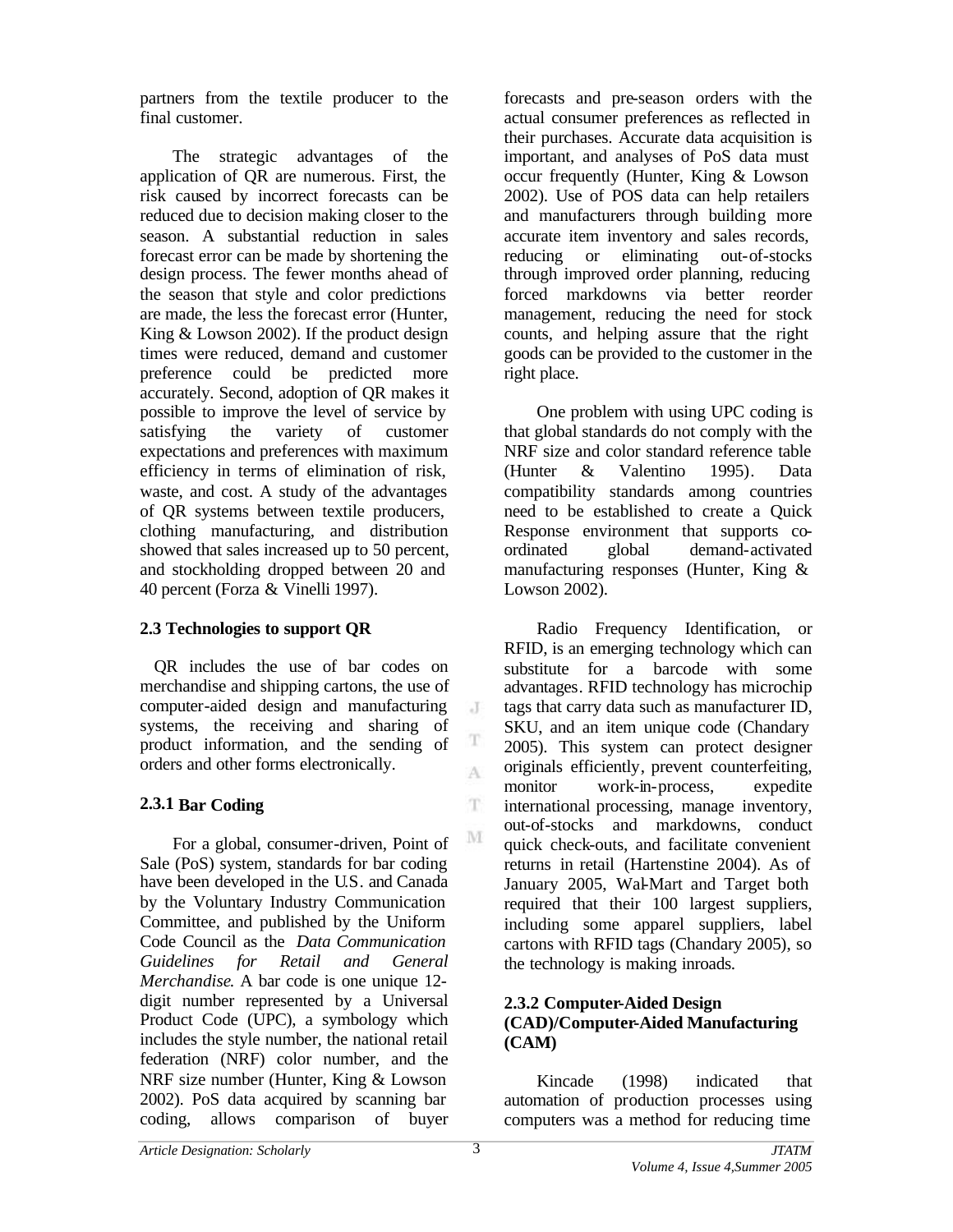in the pipeline, and achieving shorter lead time and faster turn around. CAD/CAM systems allow a design to be generated rapidly and adjusted equally quickly without diminishing creativity, and provide better communication and integration between product development systems (Istook 2000). AAMA's Apparel Research Committee (ARC) developed standards for apparel and sewn products automation to support efficient communication between the production systems in different companies (Hiegel, 2005).

CAD systems are also having an important impact on the merchandise planning of the retail buyer. The closer a designer or buyer is to the opening of a season, the greater the accuracy of the predictions of style demand. The Boston Consulting Group investigated the relationship between order lead time and how well the merchandise plan correlates with actual consumer purchases. Based on the six garments investigated, the longer the lead time the greater the error (Hunter 1990). Though results varied depending on the type of merchandise, if the pipeline can be compacted sufficiently, the possibility of reorder becomes feasible with lower forecast error (Hunter 1990; Hunter, King & Lowson 2002; Lowson, King & Hunter 1999).

## **2.3.3 Electronic Data Interchange (EDI)**

One method to enhance the communication of information between trading partners is electronic data interchange (EDI). With EDI technology, business data once communicated by mail or fax can be transmitted electronically. This system allows replacing paper documents with electronic documents as well as eliminating the time delay associated with using mail services and paper handling.

Quick Response is a pull system based on the flow of timely and accurate information about consumers' wants and needs. High process agility, flexibility, and integration can be achieved through adoption of Quick Response strategies. In such a manufacturing environment, mass

customization systems can be implemented. Mass customization can be defined as the ability to provide individually designed products and services to the customers on a mass scale.

#### **3. MASS CUSTOMIZATION - TEXTILE APARREL INDUSTRY**

#### **3.1 Mass Customization Concepts and Consumer Demand**

A short-cycle manufacturing environment that is applied to an individual customer's preference is called the mass customization manufacturing environment (Burns & Bryant 2002). Mass customization uses information technology, flexible processes, and organizational structures to deliver a wide range of products and services that meet specific needs of individual customers (Silveria, Borenstein & Fogliatto 2001; Radder 1999). Several researchers described different approaches to customization. Silveria, Borenstein & Fogliatto (2001) combined these frameworks to eight generic levels of mass customization ranging from pure customization to pure standardization. Silveria's highest level, design, encompasses collaborative projects, with manufacturing and delivering of products according to individual customer preference. Fabrication, the second level, refers to manufacturing of customer-tailored products based on basic predefined designs. Next, assembly deals with customization through arranging modular components into different configurations according to customer orders. In the middle three levels, mass customization is accomplished by adding custom work or services to standard products, or customized distributing and packaging of standard products. At the lowest level of customization, mass customization occurs after delivery by using products for different functions or situations. (Silveria, Borenstein & Fogliatto 2001).

For the manufacturer and retailer, the advantages to mass customization include reducing large inventories, minimizing returns, reducing distribution costs, building

 $\cdot$ 

T A

 $_{\rm T}$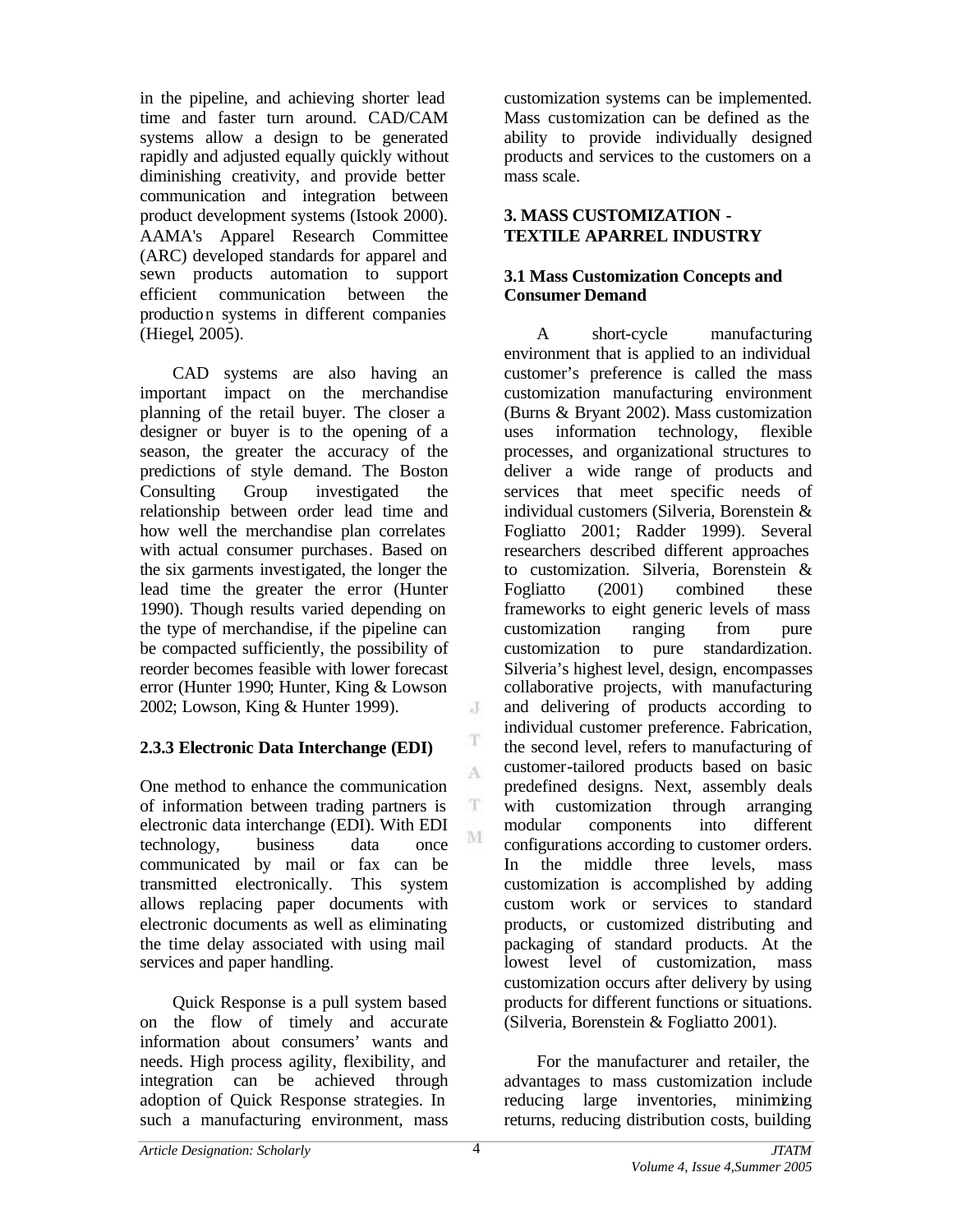strong customer relationships, and identifying customer preferences. There is limited empirical research on consumer acceptance of mass customization. Huffman and Kahn (1998) evaluated consumer ability and interest in selecting among extensive product choices. They concluded that consumers were more satisfied with selecting attributes within a choice set than having either extensive or few choices. Piller and Muller (2004) reviewed the consumer perception of mass customization in the footwear industry concluding that consumers were curious about the customization concept, realized the benefits, and were willing to pay a premium for those benefits (Piller & Muller 2004).

For the textile and apparel industry, mass customization was investigated as a competitive strategy. Anderson-Connell, Ulrich and Brannon (2002) developed a consumer driven model incorporating technologies such as body scanning, a Smart Card, and computer-driven shopping with four versions of collaborative customization. They found that consumers were interested in the customization of purchase related services including expanded individual search and selection capability.

Fiore, Lee, Kunz, and Campbell (2001) found high interest in mass customization after describing body scanning and the codesign process to subjects. Their results showed that the level of stimulation with the types of products, services, and experiences was positively correlated with desire to customize products, and that consumers preferred to participate in mass customization of products (i.e., jeans, swim wear), and product features (i.e., fit and size) rather than color and garment details (Fiore, Lee, Kunz, & Campbell 2001).

#### **3.2 Mass Customization Implementation with technologies in Textile and Apparel Industry**

Mass customization manufacturing reflects the current market conditions and trends. As consumers with varied lifestyles,

cultural ties, and physical characteristics demand greater product differentiation, it is logical that manufacturers or retailers within the integrated textile complex may want to consider the mass customization strategy (Anderson-Connell, Ulrich, & Brannon 2002). In the mass customization manufacturing environment, the customer becomes a co-designer, using the firm's capability to create an individualized unique solution. A customized product can satisfy the consumer's preference and provide differentiation from mass produced import goods. Mass customization has expanded greatly with the continued development of electronically linked body measuring, pattern making, single-ply cutting, and production technology (Burns & Bryant 2002).

Three levels of mass customization found in the apparel industry are personalization of the product, customization of fit and customization of design (Burns & Bryant 2000; IT Strategies). Each level of mass customization is introduced in the following sections, including the relevant technologies.

## **3.2.1 Personalization**

Product personalization is an application of Silveria, Borenstein & Fogliatto's (2001) generic level of "additional custom work". One example of personalization is to modify a finished product. For instance, Levi's San Francisco retail store offers customizing services such as embroidery, laser etching, and fabric ornamentation to purchased items. This appeals to customers by providing individuality with a minimum of expense and waiting time (Burns & Bryant 2002). Also, a set of swimsuits or uniforms customized with the Olympic logo for the Olympic Games is an example of a finished product which is personalized and produced in bulk (Chenemilla 2001).

 $\cdot$  J

T A

T. M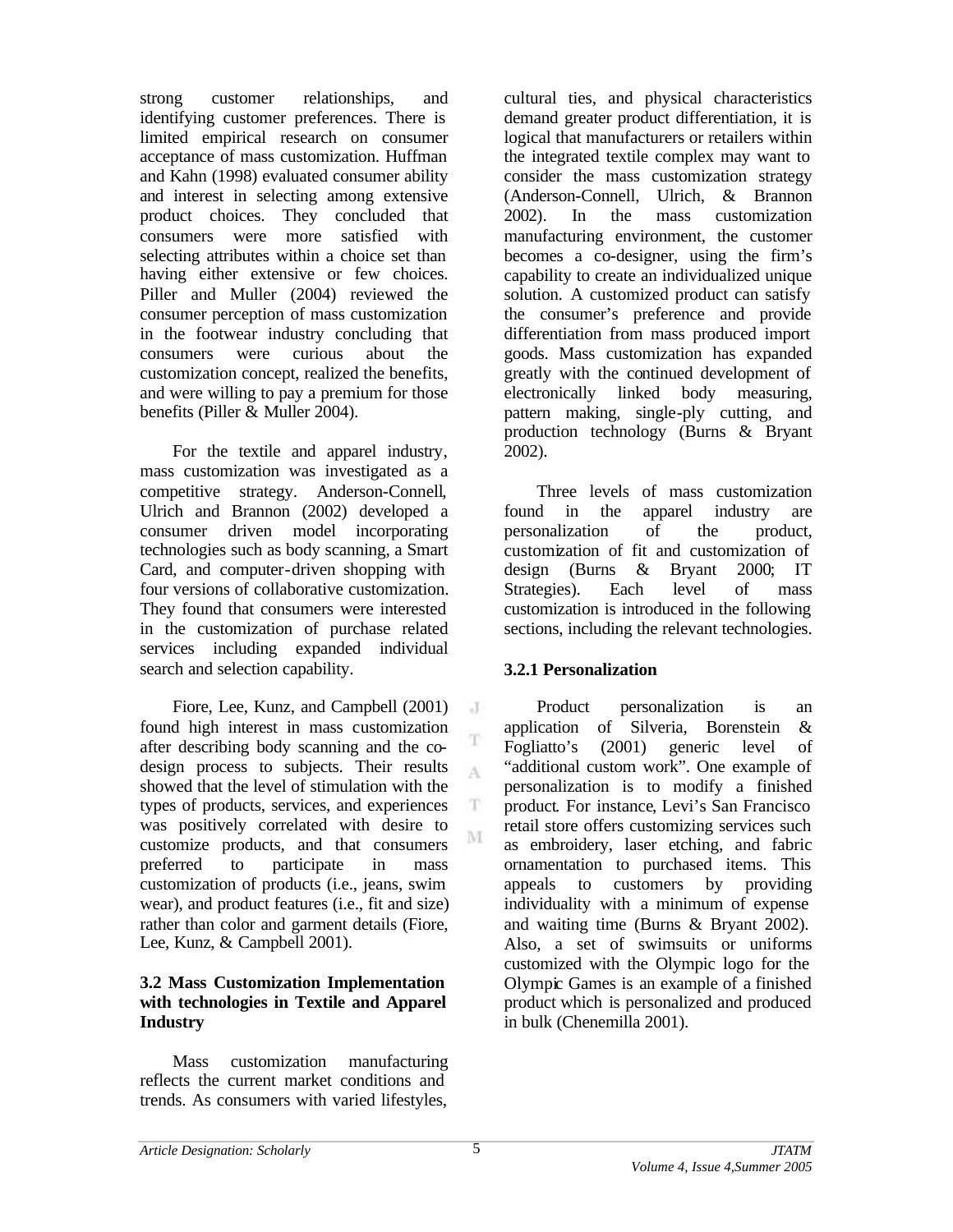#### **3.2.2 Fit Customization-3D body scanning system**

Fit customization represents a higher level of customization, what Silveria, Borenstein & Fogliatto called "fabrication'. Holusha (1996) reported researchers at  $[TC]^2$  said that about 50% of all Americans cannot find well fitting clothes in the current sizing system. 3D body scanning systems provided several approaches to achieving better customized fit attributes (Xu, Huang and Chen. 2002). One of the applications of 3-D body scanning systems in the apparel industry is the refinement of standard size systems (Mastnak). Most systems for sizing ready-to-wear garments have been based on very limited information. The 3-D body scanning data obtained from different countries or regions can be used as a bank of information about current customer sizes. The CAESAR (Civilian American and European Surface Anthropometry Resource) database was designed to provide the most current measurements of the population from U.S. and Europe (SAE). The Textile and Clothing Technology Corporation, [TC] 2 , collected scans of men and women around the United States to create a database, called SizeUSA that gives a better understanding of the current human sizes and shapes in order to develop sizing systems that fit most of the population (ExploreCornell 2003). Also, 3-D scanning technology can be applied to develop apparel industry advanced ready-to wear processes. At the retail store, body measurements of the customer could be taken by a 3-D computerized body-imaging system, then and a customer could choose from the available styles and materials. Garments could be then made to order. This integrated process would allow for the communication of subjective fit preferences by the customer to augment objective fit data from the scanner. As its most extended purpose, 3D body scanning technology can facilitate the achievement of full customized garment manufacturing. In this scenario, a customer is scanned and then either designs a custom garment from simple template designs or chooses a variety of prototype collections as

a starting point for the development of their own garments (ExploreCornell 2003).

3-D scanning systems and computer application makes it possible to demonstrate the virtual try-on concept. Before body scan data was available, this system was useful only for style selection, but body scan data merged with scans of garments can show how a garment fits. An early version of the virtual try-on concept is being offered by Land's End, Levi Strauss, Lane Bryant and the Wedding Channel via My Virtual Model at www.MVM.com. When body scan data are introduced into this process, more realistic and accurate virtual images will be possible. Researchers at Cornell have demonstrated how body scan data and 3D virtual representations of garments can be used in a virtual fitting process (Ashdown & Loker, 2004)

A range of scanning technologies are available and in development. The body scanning system from  $[TC]$ <sup>2</sup> uses a white light phase measurement profilometry (PMP) approach. Four stationary sensors in the scanning booth are used to project a pattern of light on the body. Through the projection of light, the sensors are able to capture images from which 3D data points can be determined. In the laser scanning methods, the scanner projects a line of laser light around the body. The laser line is reflected into cameras located in each of the scan heads. Sensors record the deformations and create a digitized image of the subject (Istook & Hwang 2001). Compared with the physical measurement process, this technology has the potential to obtain an unlimited number of measurements quickly and precisely. Though scanning time varies, most body scanners can measure and extract data within 2 minutes. It is possible to create a 3-d shape from the measurement information. Also, the digital format measurements can be transferred into apparel CAD systems without the human intervention that takes additional time and can introduce errors (Istook & Hwang 2001). However, Simmons & Istook (2003) found that there is significant variance among the available scanners regarding how

J

T A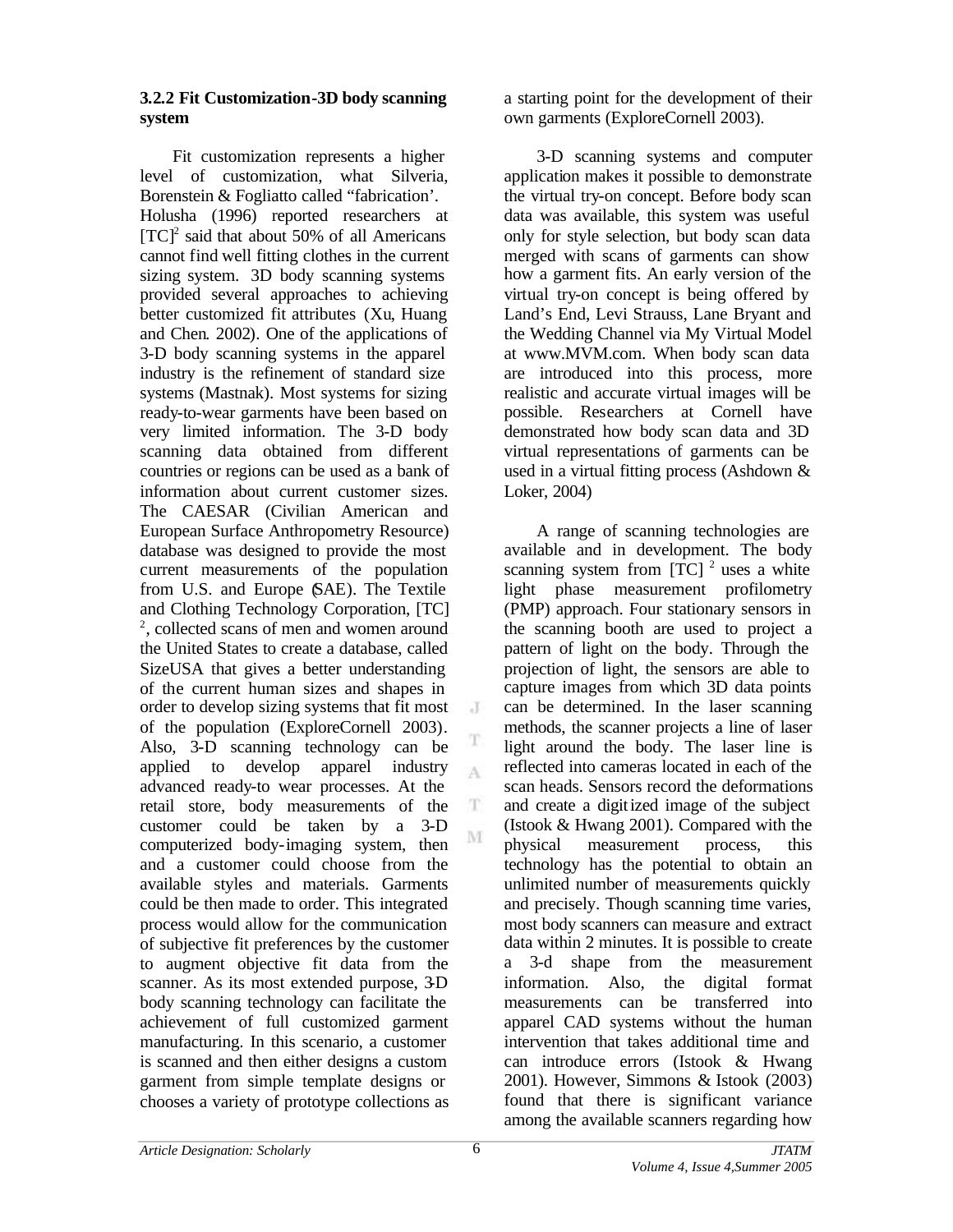each captures specific body measurements. In addition, there are no standards on the interpretation of measurements or measurement terms. The lack of standard format means that no commercially available CAD/CAM system or measurement extraction algorithmic process which can be integrated with the body scan data exists (Istook, Little, Hong & May-Plumlee 2003). Thus, for global production practices and efficient mass customization in the apparel industry, new standards of measurement, terminology and compatibility of measurements need to be established for 3-D body scanning systems.

#### **3.2.3 Design Customization-CAD/CAM system**

Design customization may reflect Silveria, Borenstein & Fogliatto's "assembly" or "fabrication" levels depending on the approach. Computeraided-design (CAD) and computer-aidedmanufacturing (CAM) systems create the opportunity for customization as they allow designs to be adapted and changed throughout the design and production process. They have been instrumental in reducing lead times, improving accuracy, and putting apparel products in retail stores much closer to the time they are needed by the consumer. The basic functions of CAD systems include pattern manipulation, generation of an entire range of sizes following 'grade rules', and marker making to develop the most economic cutting arrangement for patterns (Balasubramanian & Vijay 2000; Russell 1997). CAD vendors in the textile products industry have recently focused on the conversion between 3-D and 2-D. This technology allows reducing product approval and production times, and cost of producing multiple iterations of sample garments, by enabling the entire supply chain to visualize products virtually (Gerber Technology, Inc. 2004). This concept has been adapted into textile products such as apparel, furniture, automotive car seats and shoes.

Hong Kong's TPC has introduced methods to generate a 2D pattern from 3D

body scan data (TPC Limited 2002). Wentzel (2005) explained that from body scan data, a 3D virtual body is created, the measurements for the construction of a garment are extracted, and then 3D pattern constructions are automatically converted into 2D pattern blocks. The garment shape is displayed on the figure and simultaneously on a flat pattern representation (Wentzel 2005; TPC Limited 2002). Also,  $[TC]^2$  has developed a 3D to 2D data conversion CAD system where the shape of the 3D body surface remains inherent within the 2D pattern, enabling accurate reconstruction of the garment surface in a quantifiable relationship to the 3D body surface (Munro 2001).

In upholstery manufacturing, 3D to 2D conversion systems makes it possible to produce 2D pattern pieces directly from a 3D design virtual model without full size physical prototypes. These systems decrease development time and cost dramatically and increase speed to market. Gerber, Lectra and Optitex offer 3D to 2D systems, which are successfully used in transportation seating manufacture (Anonymous 2005). Shoemaster is a 3D CAD/CAM system for the shoemaking industry (CMS International Lit. 2004). Using this software, shoe styles can be created and viewed in 3D on a virtual last. Then, the integrated flattening system can translate the 3D last to 2D pattern engineering. The last making, pattern engineering, and grading in a virtual environment can reduce the costs associated with rework, and maximize the productivity and efficiency of the design and development process.

CAD vendors have tried to integrate CAD/CAM systems with 3D body scanners, 2D pattern creation, marker making, and automated cutting as well as textile CAD. Most recently, Gerber Technology added a fabric testing kit that will enable a user to test the mechanical properties of fabrics and use that data to simulate the draping of garments based on the fabric properties (Gerber Technology, Inc. 2005).

J

T  $\Lambda$ 

T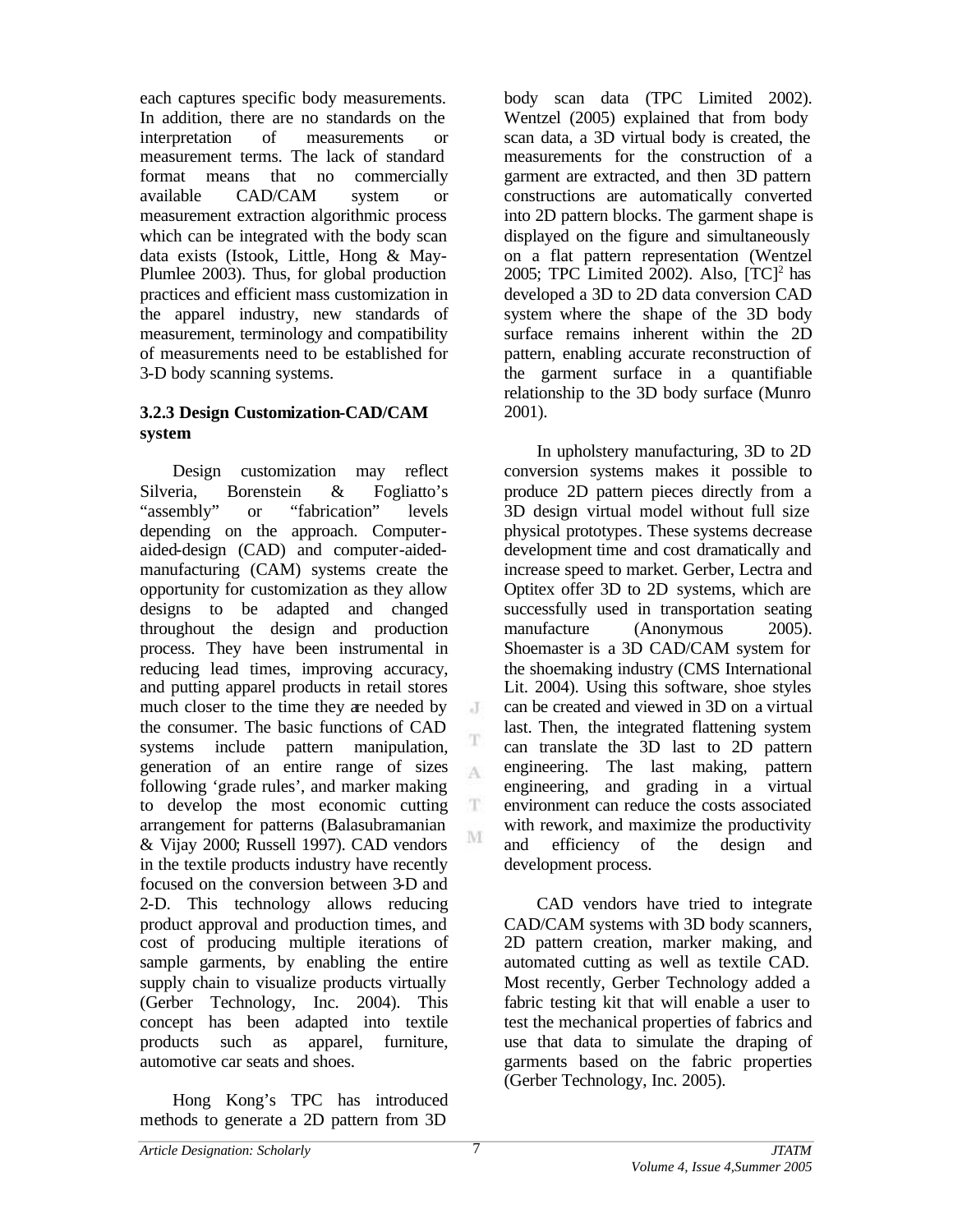Even though CAD technology has shown tremendous possibilities in enhancing product development and production process integration for the textile products industry, the reproduction of accurate color in CAD systems is still challenging. Color is a prime attractor for consumers, and even slight differences in shade or depth can be important within a color group. Additionally, color preferences change rapidly. A simple software should be developed which would allow discussion and modification of colors between computer users. As an adjunct to a CAD/CAM system, such software would allow customers to input their views on color. There remain problems of color perception between a CRT monitor and the actual good. However, much progress has been made toward improving the differences.

## **3.2.4 E-Commerce for Mass Customization**

The growth and wide acceptance of the Internet has developed a technological environment which can support the integration of computing resources in business and manufacturing (Ghiaassi & Spera 2003). Internet and Intranet technologies can enhance co-operation and interaction within the supply chain, and allow companies to build affordable links directly with customers and suppliers (Daly & Bruce 2002). Core activities such as design, resource planning, factory automation, and supply chain management can be re-engineered to utilize E-commerce, achieving significant cost savings and reduction in lead time (Helander & Jiao 2002). E-commerce can be divided into four categories: business to business (B2B), business to consumer (B2C), business to administration, and consumer to administration, the latter two not yet being used broadly (Turowski 2002).

B2B E-commerce concerns all transactions among retailers, manufacturers, and suppliers, which can be improved by EDI. Software vendors have developed webbased Product Document Management (PDM) software that allows organizing and communicating product specifications both within a factory and globally. Faster access to documents makes it possible to quickly locate and share information, and speed up design development and modification (Russell 1997). For example, in Gerber Technology WebPDM, product development tasks including design, engineering, costing and manufacturing planning are connected through a centralized database supporting instantaneous collaboration anywhere in the world (Gerber Technology Inc. 2004).

In the textile and apparel industry, B2C E-commerce faced some difficulties in communicating product characteristics such as color, touch, feel, or garment fit, and defining return policies can be challenging. These may be reasons that B2C E-commerce is relatively slower growing than B2B Ecommerce (Ross 2001). Kamali & Loker examined consumer satisfaction and preference for design involvement in a Webbased mass customization process. Their results suggested high consumer satisfaction with the process as well as very high levels of intent to purchase the products they designed. Acceptance and willingness to pay more for mass customized consumer products are dependent on the product types. Therefore, it is important to evaluate which product types are likely to be worth more to the consumer if customized (Kamali & Loker 2002). Recently, opportunities for customer involvement in customizing product have expanded from catalog-like presentations to interactive offerings (Yamada 2001). Interactive sites offer customers design involvement through selection of design features, color, or fabrics (Target Corp.; IC3D.com). As shown previously, a 3-D virtual model can be adapted to resemble a customer's body shape and then dressed with clothing of interest to that customer. This technology will reduce the risk of ill-fit by providing consumers with a view of the garment on their body. Additionally, 'Zoom' functionality will allow for close-up visualization of fabric and yarn, and color management systems will dramatically

J

T A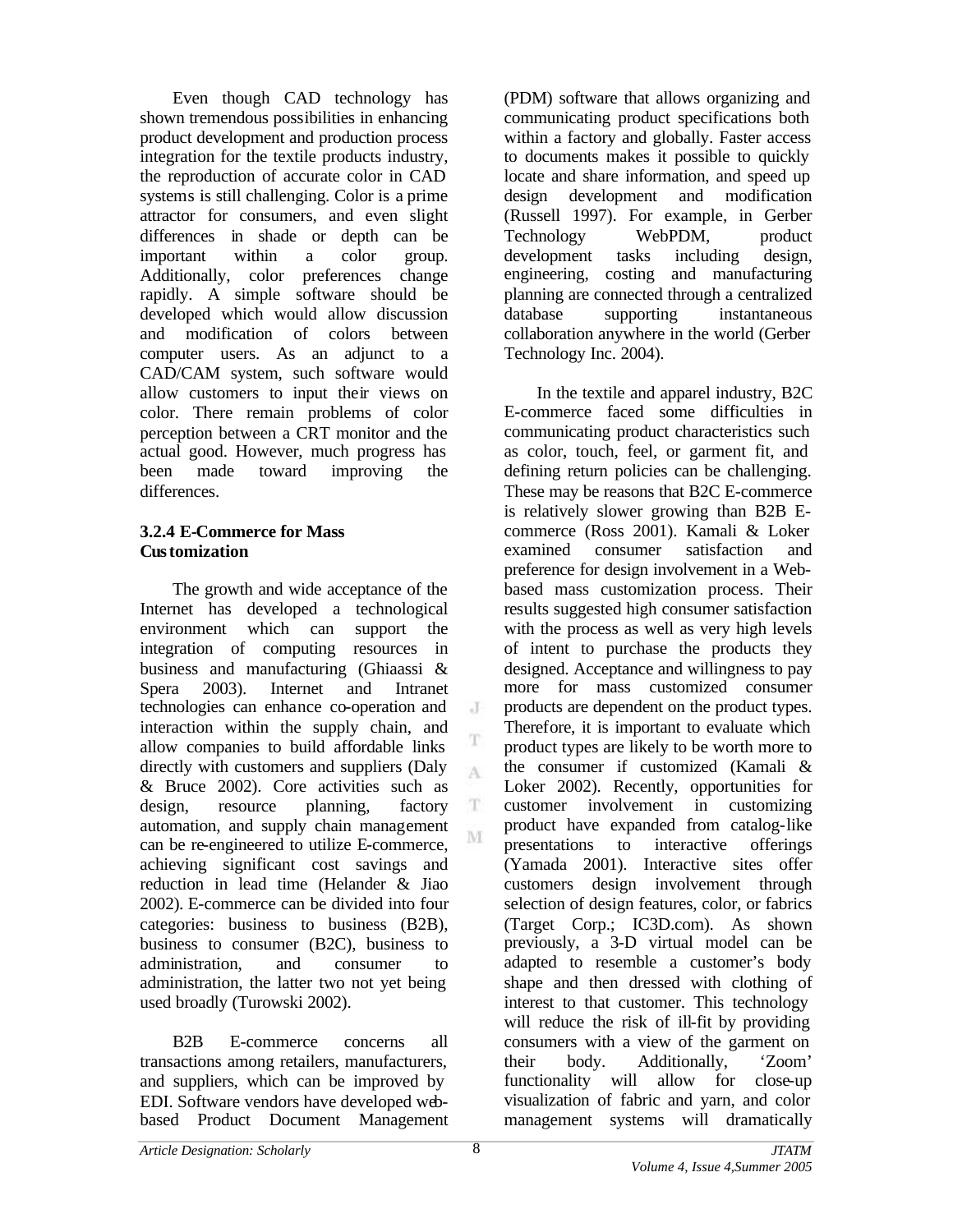improve the accuracy of color rendering on different monitors (Ross 2001). E-marketers can offer enhanced services such as the opportunity to return web-purchased products to a retail location or to view of actual fabric and garment at retail to entice customers (Kamali & Loker 2002; Ross 2001).

## **3.2.5 Case studies: Mass Customization in the Textile and Apparel Industry**

Levi Strauss & Co. was the first large apparel company to offer mass customization through jeans, offering choices in style, fabric, finish, color, and inseam length. Jeans fit is determined by inputting the individual's measurements, acquired manually by a salesperson, and preferences into a computer program then having the customer try on sample jeans. The customized jeans are individually manufactured and shipped to the customer's home, and a record is kept, so that reorders can be made without the try-on step (ExploreCornell 2003). Brooks Brothers also offers a mass customization system at their New York City retail store, integrated with new technologies including a 3D body scanner to collect customer measurements. Style, fabrics, and design features are selected from a computer screen in consultation with a trained sales professional who facilitates the discussion of fit preferences. Brooks Brothers uses a proprietary custom patternmaking system to create an individual pattern based on body measurements. The custom garment is manufactured and shipped to the store where a single fitting ensures customer satisfaction. Scan data and patterns for each customer are stored for reorders. A traditional custom suit can take more than 6-8 weeks, but the Brooks Brothers System can deliver a custom garment in less than 3 business weeks (ExploreCornell; Brook Brothers'  $Inc.$ ).

Custom-made clothing is now attainable and affordable, made possible by the Internet and changes in traditional manufacturing techniques (Oh, et al. 2004). Following are case studies of online mass

customization application in textile and apparel industry. These case studies were compiled by visiting each website and documenting step by step the process encountered. Each application offered a different level of customization.

## **3.2.5.1 Target Corporation**

(www.target.com)

Target is one of the retail companies to provide an online custom-made clothing service for women and men. In their website, a customer can easily move to the 'Target to a "T"' site in order to access the custom-made clothing options. Figure 1 shows the process of a creating a customized garment through the Internet. Currently, Target offers four women's jean, women's chinos, men's chinos, and men's shirts for customization. If a customer visits the site to reorder a garment, previously saved 'Target to a "T"' information can be accessed by signing into the account and used or revised for a new order. Customers can customize fabric, style, and fit of the available products. Production and delivery takes about three to four weeks, providing a customized women's jean for a cost of about \$37 and customized men's shirt for a cost of about \$45.

# *Design customization: Fabric*

Through the "Target to a "T" site, customers can select a fabric design and a color from photographic quality sample swatch images enlargeable to show detail. Depending on the type of garment, the number of choices varies. For example, women's jeans are available in three colors, while men's shirts have eight fabric combinations. Men's shirts are offered in 100% cotton fabrics which are treated to resist stains and wrinkles with comfort and breathability.

## *Design customization: Style*

Target's custom-clothing service offers photographs of actual design choices to aid customer selection. The photograph changes instantly by clicking one of the design

 $\cdot$ 

T

 $\Lambda$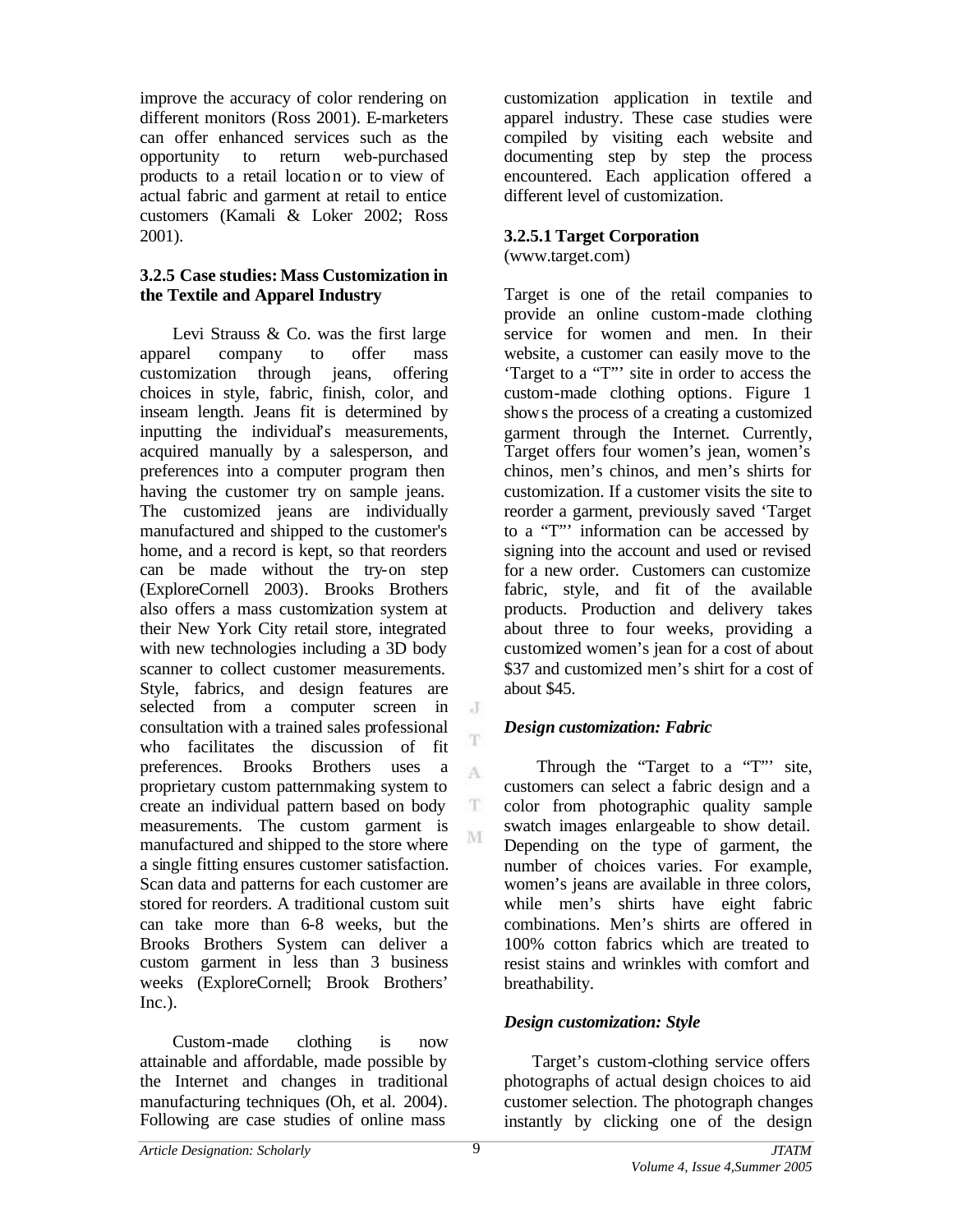options, so that customers can compare among the options easily. For women's jean, for example, a customer can choose design features including:

- Three variations of closeness of fit through the hip and thigh,
- Three variations of location on body in relation to the waist,
- Presence of back pockets or a coin pocket, and
- Three variations of cut of jeans through the leg.



#### **Figure 1 Flow chart of Target Corp. Custom-Clothing Service Process**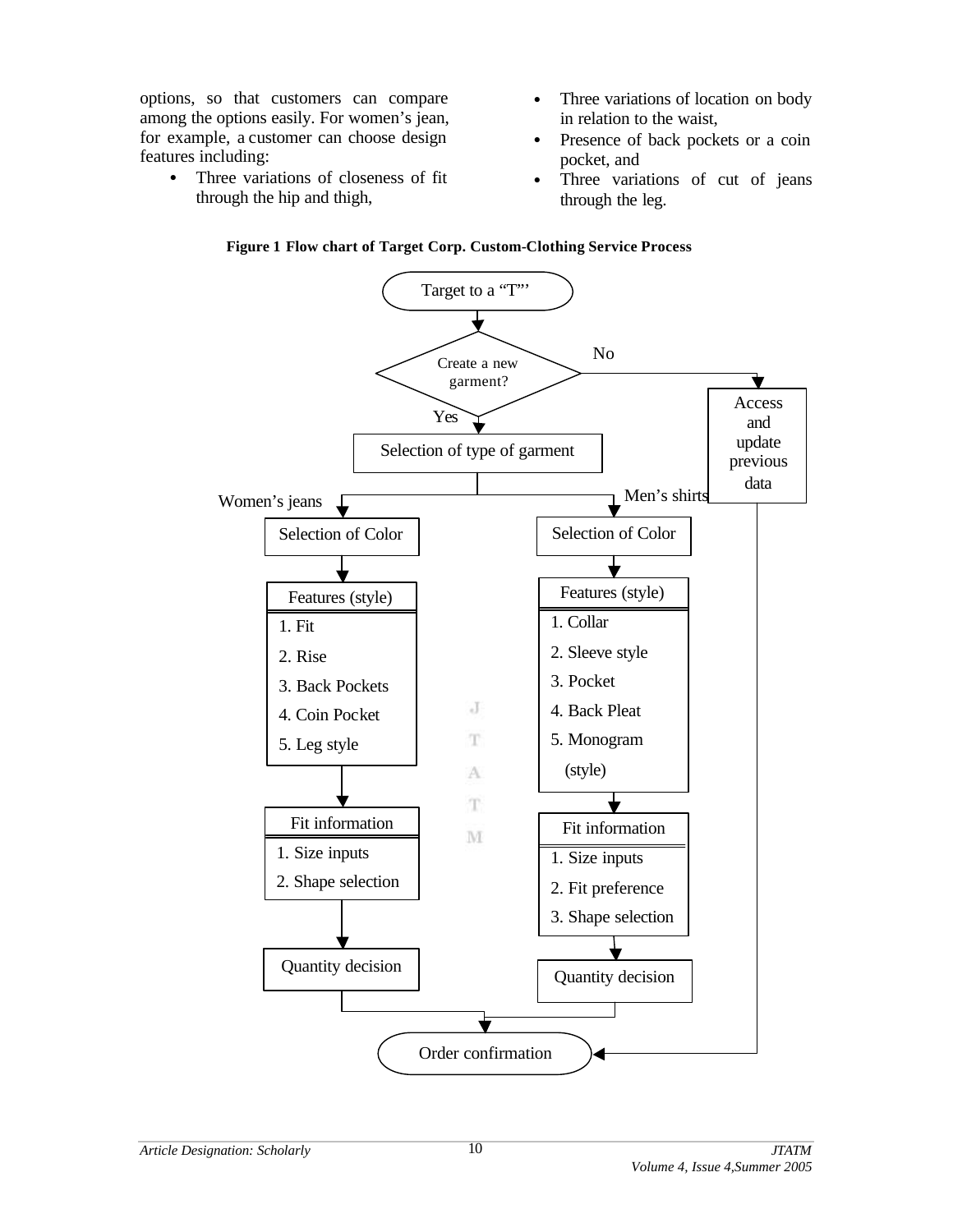Men's custom shirts provide even more detailed style choices including collar variations, sleeve variations, pocket variations, and two options for back pleat location. Also, the shirt may be personalized by specifying a monogram of up to three letters as well as its position and style.

## *Fit customization*

For the best possible fit, customers input relevant size information including height, weight, bra band size, bra cup size, waist, inseam, and pants size of ready-towear as well as answer some questions about life style, such as exercise habits. Also, customers describe the shapes of their stomach, seat, and thighs by selecting one of several choices presented in line drawings. For men's shirts, there are some additional options to specify a customer's preferred fit. For example, a customer can identify the preferred fit around the chest, shoulders, and the upper arms, and the arm shape, chest shape, and body proportions can be selected from line drawings.

Though online customization is more convenient than in-store customization, it is possible for customers to make errors estimating fit. Target uses sizing software from Archetype Solutions, Inc. to calculate the ideal fit (Scardino, 2004; Anonymous, 2003). In addition, Target will try to contact a customer by email for clarification if a body proportion specification isn't suitable to the fit request.

## **3.2.5.2 Lands' End**

Lands' End Inc. first offered customers the ability to customize apparel through the website in 1999 (Ives, 2003), then expanded the service from men's chinos to men's and women's jeans, men's shirts and jackets, and women's chinos, blouses, and outerwear. The basic process of creating custom-made clothing, including fabric and color customization, style customization, and fit customization, is similar to the Target system. Lands' End offers more diverse fabrics for each garment, and depending on the fabric selection, the available colors

vary. (Lands' End 2005) Price points for the Lands' End products are higher than those offered via the Target web site, ranging from \$75 to \$99. Customers can request a free swatch of fabric for selected items including men's and women's jean and women's chino pants. Physical fabric swatches can give tactile information for the final product. Lands' End uses real-time communication to help online shoppers find what they are looking for (Dukcevich, 2002; Wong & Wolverton 2000; Ives, 2003) by providing access to instant support where questions are answered promptly and courteously. Also, customers can modify the fit or features by accessing their account through the website, and then reordering the item. To offer customization, Lands' End uses CAD systems to create electronic patterns, a single ply cutter for cutting an individual garment, and has worked with global manufacturing partners on training and obtaining new machinery (Ives, 2003).

# **3.2.5.3 Horchow Custom Collection**

(www.Horchow.com)

In addition to garments, other customized products are becoming more

# **Figure 2 Flow chart of Custom Collection Service for chairs**



J

T A

T.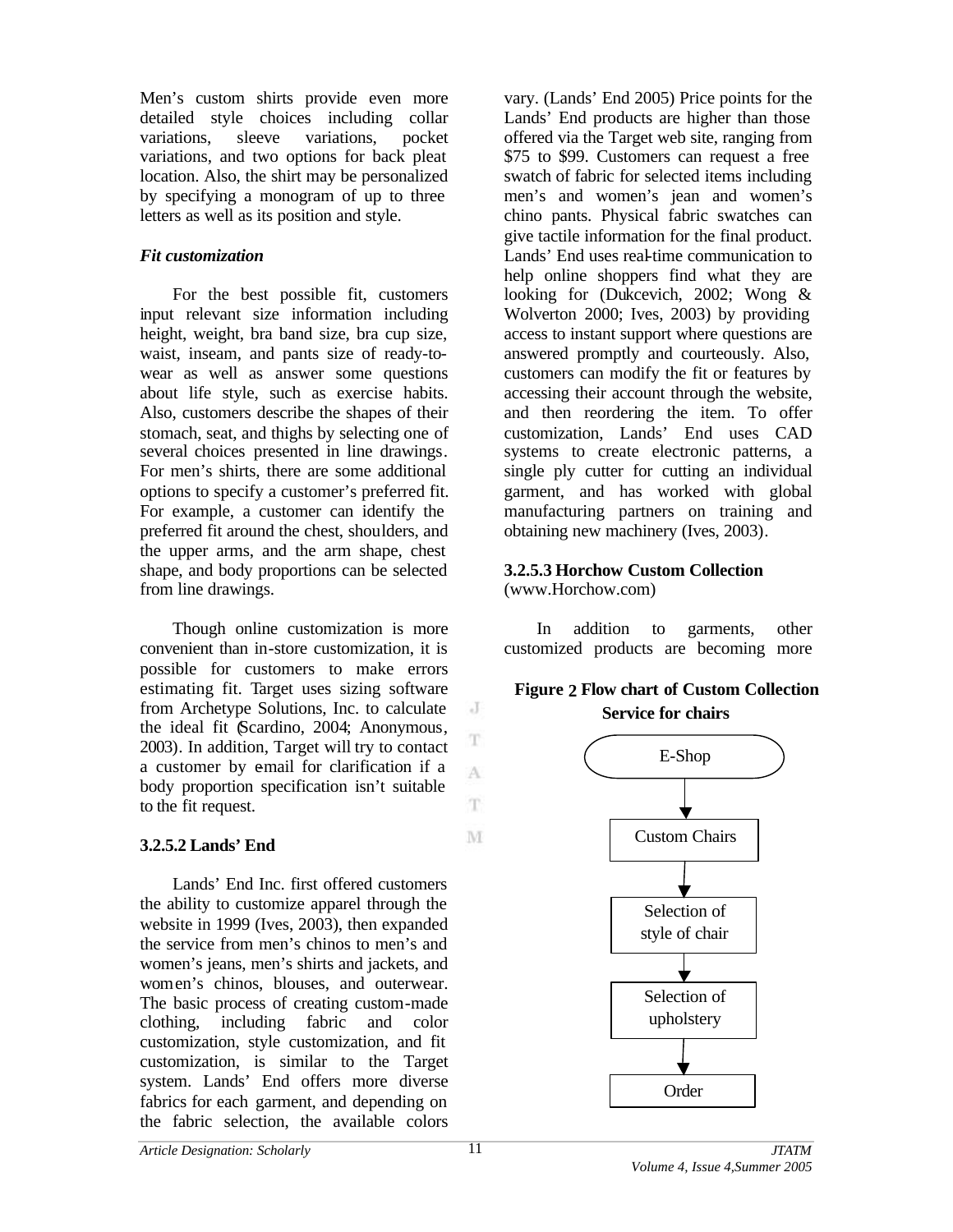readily available. Horchow Collection is the first luxury mail-order catalog retail company for home furnishing. It offers the newest Horchow Custom Collection service through the web site. Customers can choose to custom upholster frames by selecting a fabric swatch in the website, and can see immediately what the frame will look like in the chosen fabric.

## *Style customization*

At the Horchow website, three categories of custom products are available, chairs, sofas, and specialty furniture such as ottomans, and pillows. Figure 2 provides a flow chart of the custom chair service process. For each product category, several product styles are available for selection. When visiting the site, a customer first chooses one style. All specifications for the product, including size, material contents, and frame, are described. An 'enlarge' option gives the detail for a product and the 'customize' option allows customers to customize the item with their choice of materials.

# *Design customization*

Over 30 materials including leather, premium fabrics, and standard fabrics are available. Images of an upholstered item as well as fabric swatch images are offered for each choice. When the customer chooses a preferred fabric, both product and swatch images are modified to show the product in the new fabric. Customers can receive a free swatch for a fabric they considering, providing them the chance to get tactile information for the final product. The expected shipping date is no longer than two months after an order is confirmed.

E-commerce in home furnishings hasn't appealed to customers in the past because physical comfort and tactile elements are critical for the buying decisions. However, CAD technologies and virtual reality applications expand the possibilities for Ecommerce for U.S. furniture industry, (Anonymous, 2005; Oh, Yoon & Hawley

2004) and availability of fabric swatches attempts to address such concerns.

## **3.2.6 Case Study Learnings**

On-line offering of mass customized products seems to be a growing trend in the industry. Internet availability of mass customized products offers great advantages to consumers in terms of convenience and accessibility. Based on the case studies combined with literature review, some conclusions can be reached regarding effectiveness of on-line customization. First, easy navigation of the web site is important. To provide quality information, customers must understand what they are being asked and how to progress through the choices provided. Second, quality visual stimulation is required. The vendors studied used photographs of actual products and product details to represent available choices. Also, if the customized product can be presented to the customer visually, it helps in understanding exactly how the finished product will look. Third, enhanced customer services, such as retaining records for reorder and allowing for product modification following the order, appeal to the customer. Finally, for textiles, providing an opportunity for the customer to experience the fabric through a swatch can alleviate concerns about the hand of the fabric.

Some distinct challenges remain with interactive mass customization systems for textile products. Though photographic stimuli are helpful for visualization, the ability to examine a product virtually in 3D would facilitate comfort level with the purchase decision. Turn around time for customized product remains substantially longer than required for delivery of standard products, many customers do not want to wait. Virtual reality technology may eventually be able to address the concerns related to visualization and the tactile experience of fabric (Oh, Yoon and Hawley 2004) eliminating delays associated with providing swatches on order. For apparel, fit will continue to be a challenge particularly when provided by the customer and based

 $\cdot$ T

T A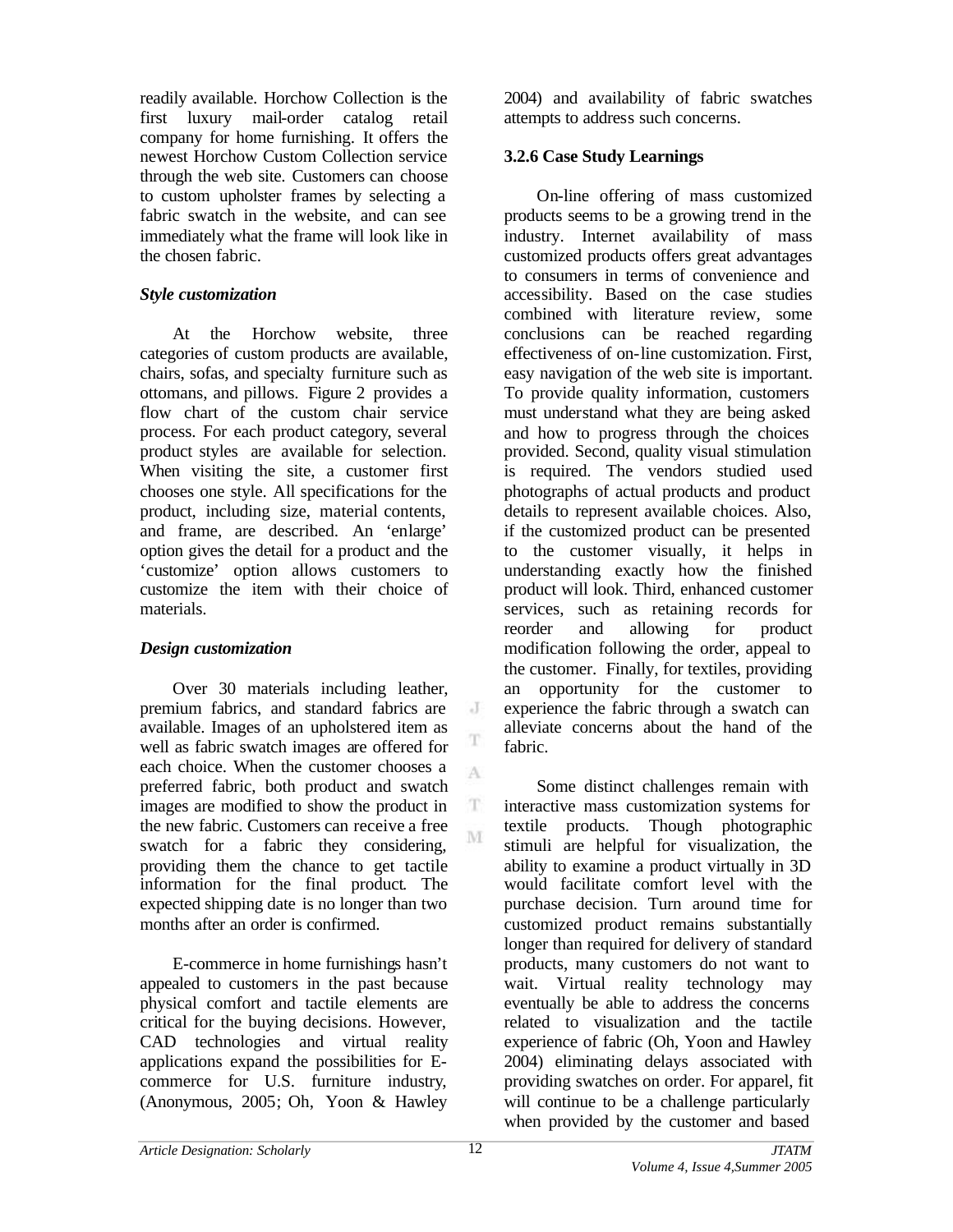on manual measurement techniques. Finally, management and reproduction of color throughout the process remains an issue. Color issues become an even greater concern at the highest levels of mass customization.

## **3.2.7 Digital Printing for customization**

Achieving Silveria, Borenstein & Fogliatto's (2001) highest level of mass customization, "design", requires integration of textile design technology. Apparel textiles account for around 60-65 % of all fabric printing applications, or some 18 billion  $m<sup>2</sup>$ per annum worldwide (Byrne, 2003). The conventional printing process using rotary screen technology has been based on the mass-production system. For the next season, the color and style forecast for a new product are offered and the customer demand is predicted according to the previous sales record. To reduce the risk of stock-outs, large amounts of inventory are inevitable. In terms of manufacturing process, the conventional screen printing system requires a long lead time of weeks or months for a new print design, and involves extreme cost to develop printing rollers. Whether the design was put into production or not, it cost almost \$30,000 to set up (Istook 2000). Therefore, conventional screen printing limited the possibility for providing a wide range of color-ways or individual garments for mass customization.

New digital textile printing technology has had a significant impact on the industry. With digital printing, consumer preferences can affect the product directly, and various products with diverse color combinations and styles can be printed with optimized fabric usage. Other advantages include: a virtually limitless number of colors, a rapid change-over of design and colorways with a minimum loss of cloth and no waste paste.

Lectra of France developed a system that makes it possible to rapidly produce a wide range of innovative designs and colors on a variety of fabrics, while providing consistency within the supply chain, from initial design to finished product (Lectra 2005). An important component of digital textile printing is a color management system, which provides a key competitive advantage for developing colors and quickly communicating them along the global supply chain. Basically, because a monitor and a printer reproduce colors with different color systems, the calibration of each device and the development of a profile for each are required to obtain consistent resulting colors. In digital textile printing, many variables can affect the resulting color, including the combination of ink and substrate, the conditions of pre- and posttreatment, and the type of substrate. Therefore, the establishment of standards for digital textile printing will be required for improved color consistency in a production line.

Textile CAD systems play a key role in digital textile printing systems, as well as in conventional printing, for reduction of design processing time and quick modification. Textile CAD systems have capabilities including color separation, repeat generation, creation of color ways, and texture mapping. A recent innovation, Lectra offers an option that allows the digital printer to print the garment pieces with the right color and position of the motif. This option includes a dimensional calibration tool to account for the shrinkage of the textile after wet-finishing (Lectra 2005).

In mass customization, there needs to be an integrated solution involving a sequence of operations including pretreating, printing, post-treating, cutting, and sewing. Rimslow Pty. Ltd (Rimslow Pty. Ltd. 2004), a textile machinery company, makes an integrated manufacturing environment possible by offering a steamer that can be synchronized with the printing of an inkjet printer. The post treatment steaming process for digitally printed fabric is important to fix dye onto the substrate and to obtain better color yield. Rimslow's steamer automatically feeds fabric into the inkjet printer, through its built-in steam curer, then out of the unit and where is automatically rolled. They also offer an

 $\cdot$  J

T  $\Lambda$ 

T. M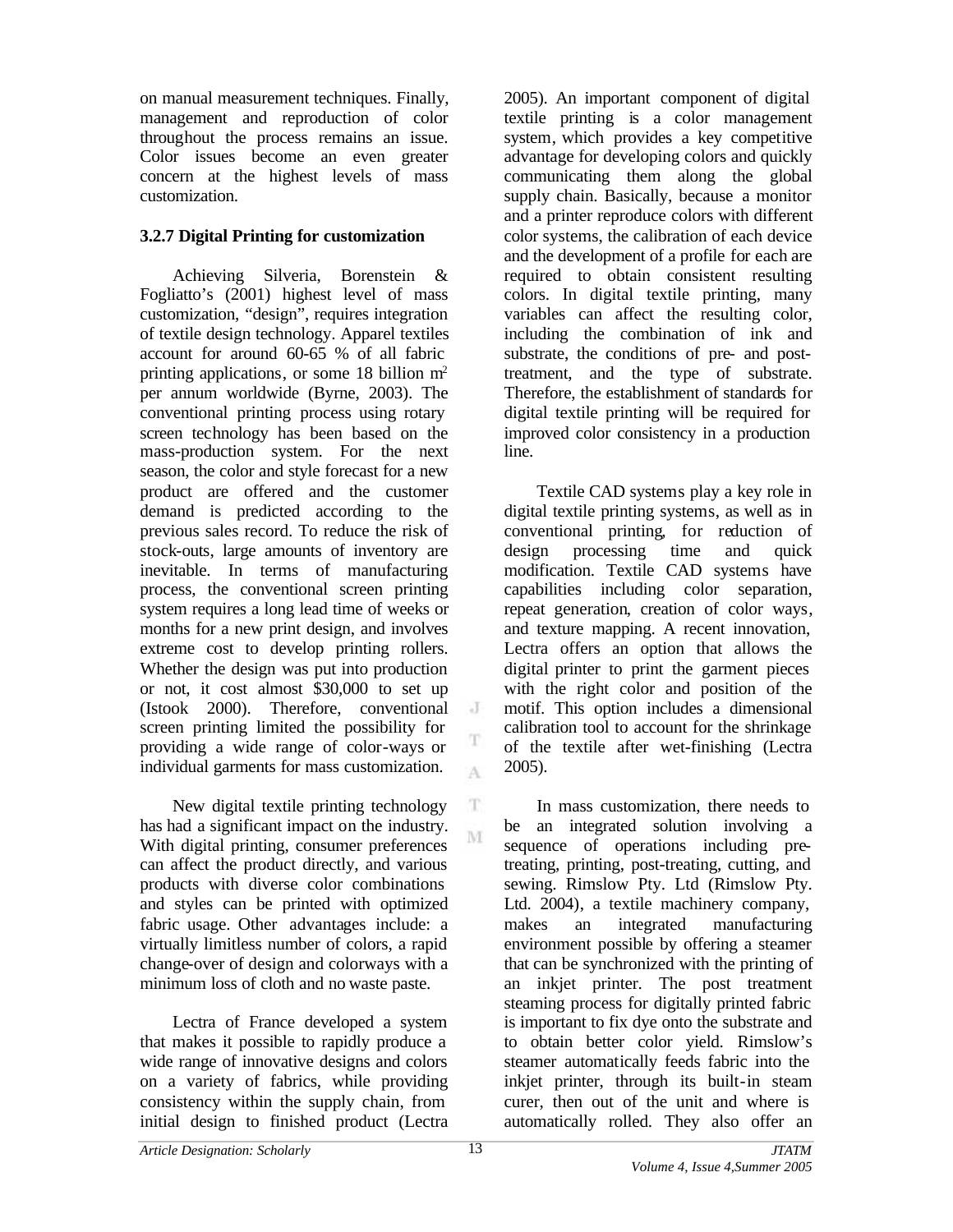integratable unit incorporating washing and coating machines developed for inkjet fabric printing (Rimslow Pty. Ltd. 2004). The integrated automatic system would make it possible to obtain and control consistent output efficiently, and would enable printing of single products.

In 1990, Seiren completed an integrated digital inkjet printing system (Yuikawa 2001). Conventional printing systems can create a maximum of 20 colors with limited repeat size, and lot size of at least 2,000m. But, Seiren's system can develop 16.7 million colors with almost no limitation in design, and lot size as small as 1 meter (Rudie 1998). One of the major swim wear makers in Japan used the system in combination with point-of-sale data analysis and reduced unsold stock from 27% to 5% of the total production, and increased sales to 150% (Yuikawa 2001).

## **4. CONCLUSIONS**

Mass customization and quick response management strategies facilitate responding to customer's requests and preferences promptly. Trends of integration and networking in CAD/CAM systems support these strategies by enabling the automatic transfer and feedback of manufacturing information. New manufacturing technologies including 3D body scanners, CAD/CAM systems, digital printing systems, and information technology using barcodes or RFID also support these strategies and bring advantages such as the reduction in time and labor, increase in reliability and precision, improvement in

product variety and flexibility, and quality improvement. For effective information flow, collaboration and communication between segments of the supply chain are significant. Business conducted through internet via E-commerce, will be increasingly viable in the future, while web application of mass customization and QR strategies will enable delivery of unique products from anywhere in the world, at anytime. Figure 3 shows a potential future textile manufacturing workflow for delivering mass customized product.

For successful achievement of the integrated system shown, the establishment of standards must become a priority. Among manufacturers or countries, compatible data standards are critical for prompt information exchange in barcodes and EDI systems. The lack of standards can disconnect an efficient flow between CAD/CAM systems, and cause time delays and inaccurate data transformation. For example, standards of measurement, terminology and compatibility of measurements in 3D body scanning are critical for global production practices and efficient fit customization. The reproduction of accurate color in E-commerce is significant to maintain high quality of product and reliable production information. Thus, an integrated color management system with standard color specification must be adapted to the entire management system. Also, it remains challenging to obtain consistent color reproduction within a system. In the future, research focused on improving these problems would enhance viability of mass customization.

 $\cdot$ T

T  $\Lambda$ 

T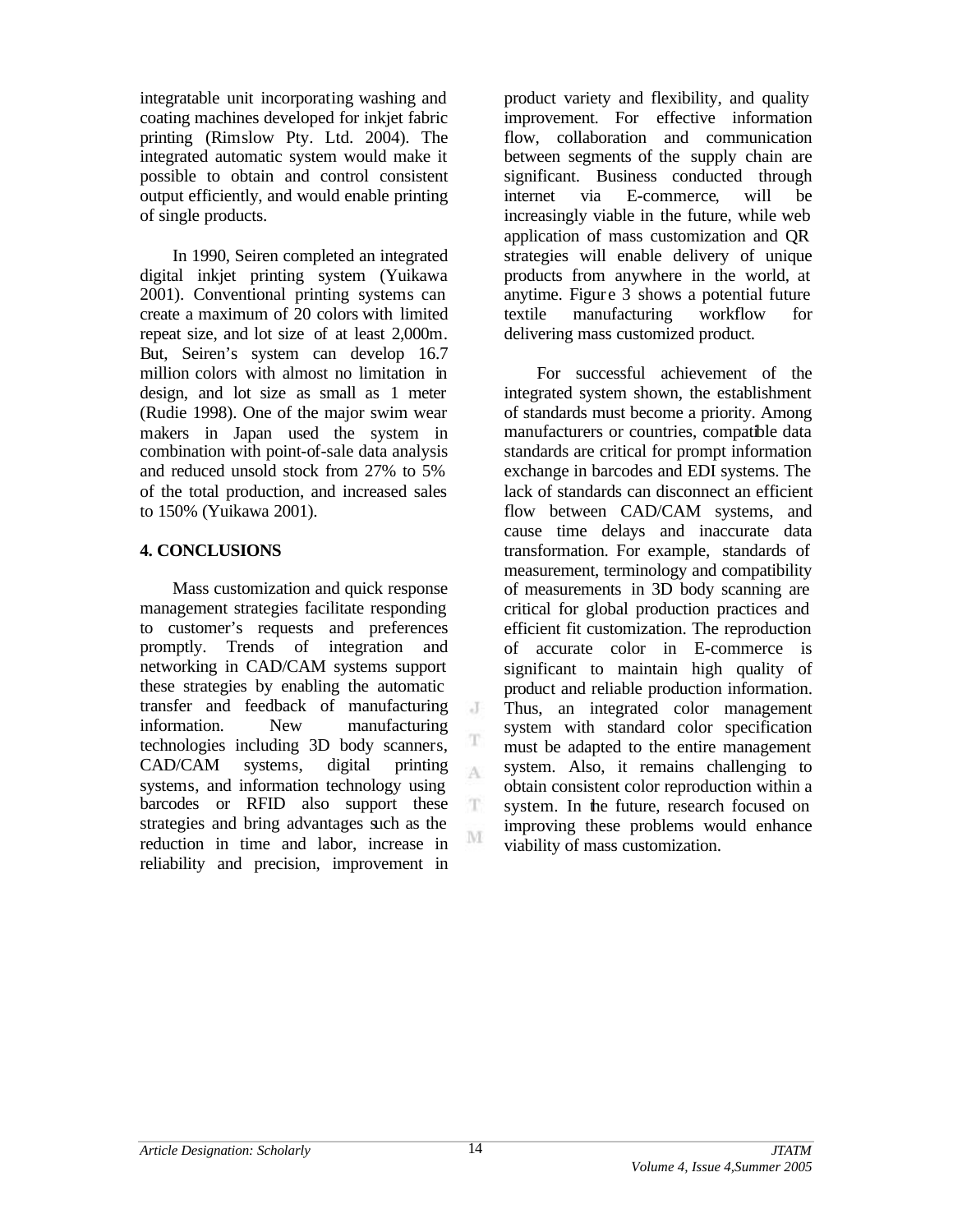

**Figure 3 Possible Textile manufacturing workflow**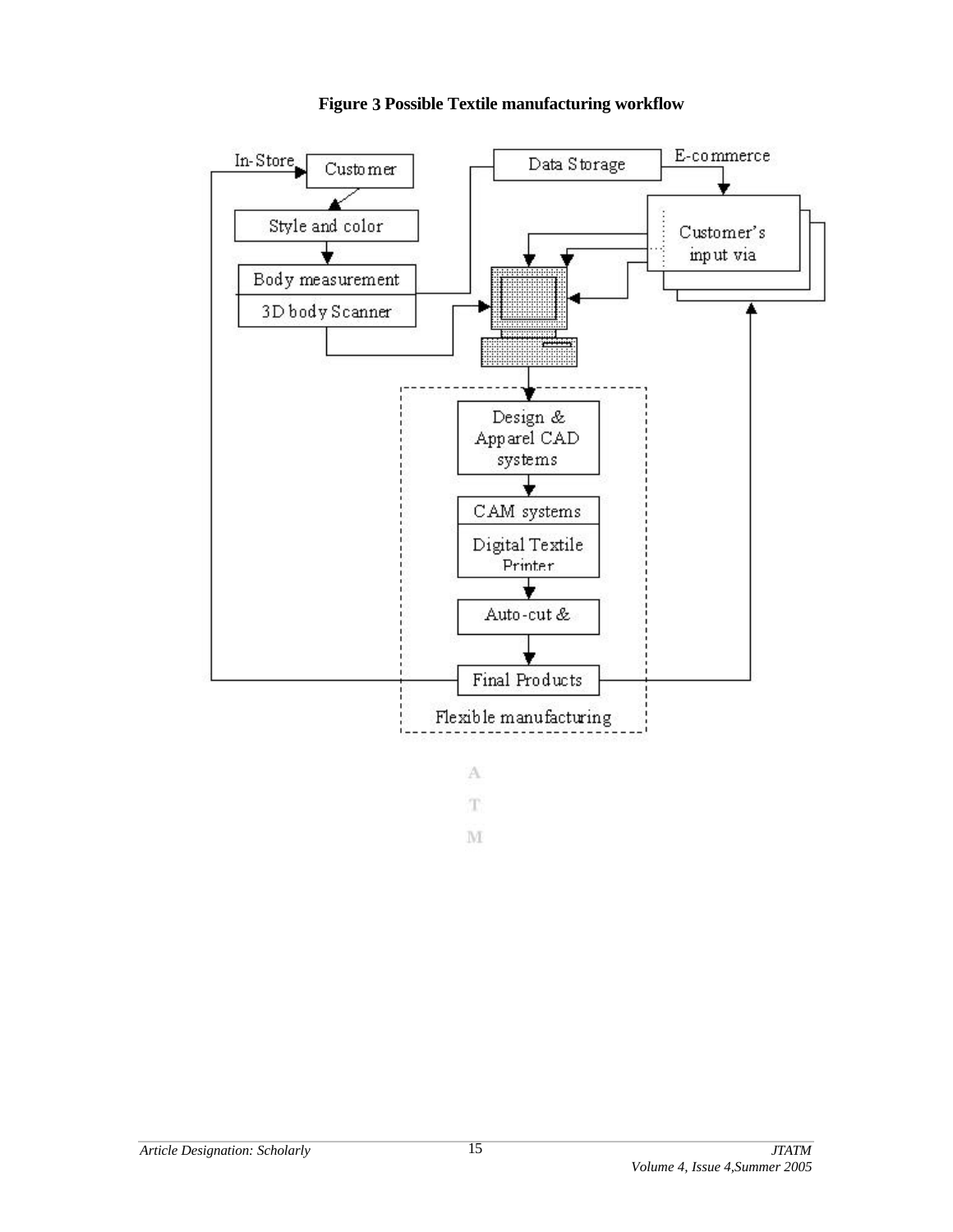#### **5. REFERENCES**

American Apparel Manufacturers Association, (1987). *Getting started in quick response: a reference book for apparel manufacturers*, AAMA/Bobbin Show, Arlington, VA.

Anderson-Connell, L., Ulrich, P. and Brannon, E. (2002). A consumer-driven model for mass customization in the apparel market, *Journal of Fashion Marketing and Management*, vol.6, no.3, pp. 240-258.

Anonymous (2003, March). *Is custom apparel finally taking off?* 1 to 1 Magazine, Retrieved September, 19, 2005, from http://www.ic3d.com/aboutus/1to1.html

Anonymous (2005, April). Computer Technology: CAD systems cut prototyping costs, Upholstery *Design & Management*, vol.4, no.4, pp. 20.

Ashdown, S. and Loker, S. (2004). Use of body scan data to design sizing systems based on target markets, NTC Report: S01- CR01, Retrieved September 23, 2005 from http://www.ntcresearch.org/pdfrpts/AnRp04/S01-CR01-A4.pdf

Balasubramanian, M. and Vijay, K. (2000). *CAD/CAM systems in Textiles – Part I*, Textile Magazine, October, vol.41, no.12, pp. 51-55.

Balasubramanian, M. and Vijay, K. (2000). *CAD/CAM systems in Textiles – Part II*, Textile Magazine, November, vol.42, no.1, pp. 125-130.

Brooks Brothers' Inc. Retrieved August 10, 2005, from

http://www.brooksbrothers.com/digitaltailor. tem

Burns, L. and Bryant, N. (2002). *The business of fashion*, US, Fairchild Publications.

Byrne, C. (2003). Textile ink jet printingmarket information, potential outlets and trends, *SDC Technical monograph - textile ink jet printing*, pp.30-37, England: Society of Dyers and Colorists. Edited by Dawson, T L and Glover, B.

Chandary, P. (2005). What is RFID? , *Journal of Textile and Apparel, Technology and Management*, 4(3), Retrieved August 18, 2005, from http://www.techexchange.com/thelibrary/rfi d.html

Chenemilla, P. (2001). *Integrating digitally printed design for mass customization*, Master thesis, North Carolina State University, Raleigh.

CMS International Limited, (2004), Shoemaster power, Retrieved September 21, 2005 from http://www.shoemaster.co.uk/products/powe r.html

Daly, L and Bruce, M. (Spring 2002). The use of E-commerce in the textile and apparel supply chain, *Journal of Textile and Apparel, Technology and Management*, vol.2, no.2, Retrieved September 9, 2005 from

http://www.tx.ncsu.edu/jtatm/volume2issue2 /articles/daly/daly\_full.pdf

Dukcevich, D. (2002, July 22). *Lands' End's instant business*, Forbes, Retrieved September, 17, 2005, from http://www.forbes.com/2002/07/22/0722lan dsend\_print.html

Explorecornell, (2003). 3D body scanner, Cornell University. Retrieved August 10, 2005 from http://www.explore.cornell.edu/index.cfm

Fiore, A.M., Lee, S., Kunz, G. and Campbell, J.R. (2001) Relationships between optimum stimulation level and willingness to use mass customization options, *Journal of Fashion Marketing and Management*, vol.5, no.2, pp.99-107.

J

T

A

 $\mathbf T$ M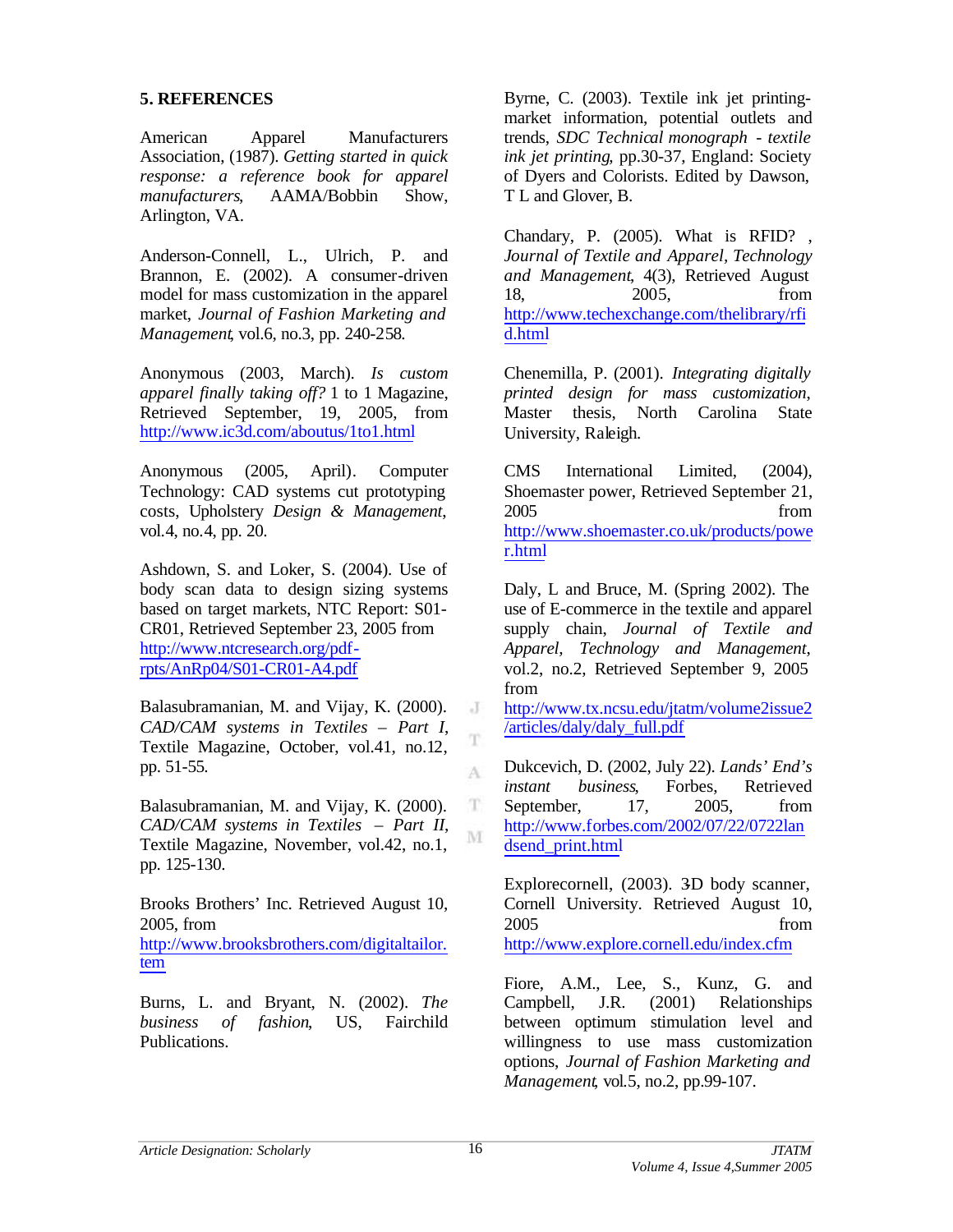Forza, C. and Vinelli, A. (1997). Quick response in the textile-apparel industry and the support of information technologies, *Integrated Manufacturing Systems*, vol.8, no.3, pp.125-136.

Gerber Technology, Inc. (2005, April). *Gerber Technology Launches WebPDM 5.0*, J.S.N. International, pp.16-17.

Gerber Technology, Inc. (2004, January). *Gerber Technology's Latest CAD/CAM*, J.S.N. International, Issue 1, pp.18-27.

Ghiassi, M. and Spera, C. (2003). Defining the Internet-based supply chain system for mass customized markets, *Computers & Industrial Engineering*, vol.45, pp.17-41.

Gilmore, J. and Pine, J. (1997). The four faces of customization, *Harvard Business Review*, 75(1), pp.91-101.

Hartenstine, W. (2004). RFID, ROI and the Fashion Vertical, Retrieved August 18, 2005 from http://www.techexchange.com/thelibrary/rfi d4.html

Helander, M. and Jiao, J. (2002). Research on E-product development (ePD) for mass customization, *Technovation*, vol.22, pp.717-724.

Hiegel, J. (2005). Standards for apparel and sewn products automation, and electronic data exchange. Retrieved August 6, 2005 from

http://www.techexchange.com/thelibrary/AS TM.html

Holusha, H. (1996). *Producing custommade clothes for the masses*, New York Times, Feb. 19, pp.D.3.

Horchow Collection, Retrieved September, 17, 2005, from http://www.horchow.com/store/catalog/shell .jhtml?itemId=cat3810731&parentId=cat000 001&masterId=cat000000?&cm\_mmc=%pc m\_mmc

Huffman, C. and Kahn, B. (1998). Variety for sale: mass customization or mass confusion?, *Journal of Retailing,* vol.74. no.4, pp.491-513.

Hunter, A. (1990). *Quick response in apparel manufacturing*, The Textile Institute, UK.

Hunter, A., King, R., and Lowson, R.H. (2002). *The textile/clothing pipeline and quick response management.* The Textile Institute, UK.

Hunter, A. and Valentino, P. (1995). Quick response-ten years later, *International Journal of Clothing Science and Technology*, vol.7, no.4, pp.30-40.

I.T. Strategies, Retrieved August 8, 2005 from http://www.itstrategies.com/individual/03.html

I.T. Strategies, Unfolding the frontiers and the future of digital printing on textiles, Retrieved August 16, 2005 from http://www.techexchange.com/thelibrary/Fut DigTextilePrint.html

Istook, C. (2000, September). Rapid prototyping in the textile & apparel industry: a pilot project, *Journal of Textile and Apparel, Technology and Management*, vol.1, no.1, Retrieved August 16, 2005 from http://www.tx.ncsu.edu/jtatm/volume1issue1 /Articles/Istook/fulleditistook.pdf

Istook, C. and Hwang, S.  $(2001, \text{May})$ . 3D body scanning systems with application to the apparel industry, *Journal of Fashion Marketing and Management*, vol.5, no.2, pp.120-132.

Istook, C., Little, T. Hong, H. and May-Plumlee, T. (2003). *Automated garment development from body scan data*, NTC Project S00-NS15 Retrieved August 16, 2005 from

http://www.ntcresearch.org/pdfrpts/Bref0603/S00-NS15-03e.pdf

J

T

A

 $\mathbf T$ M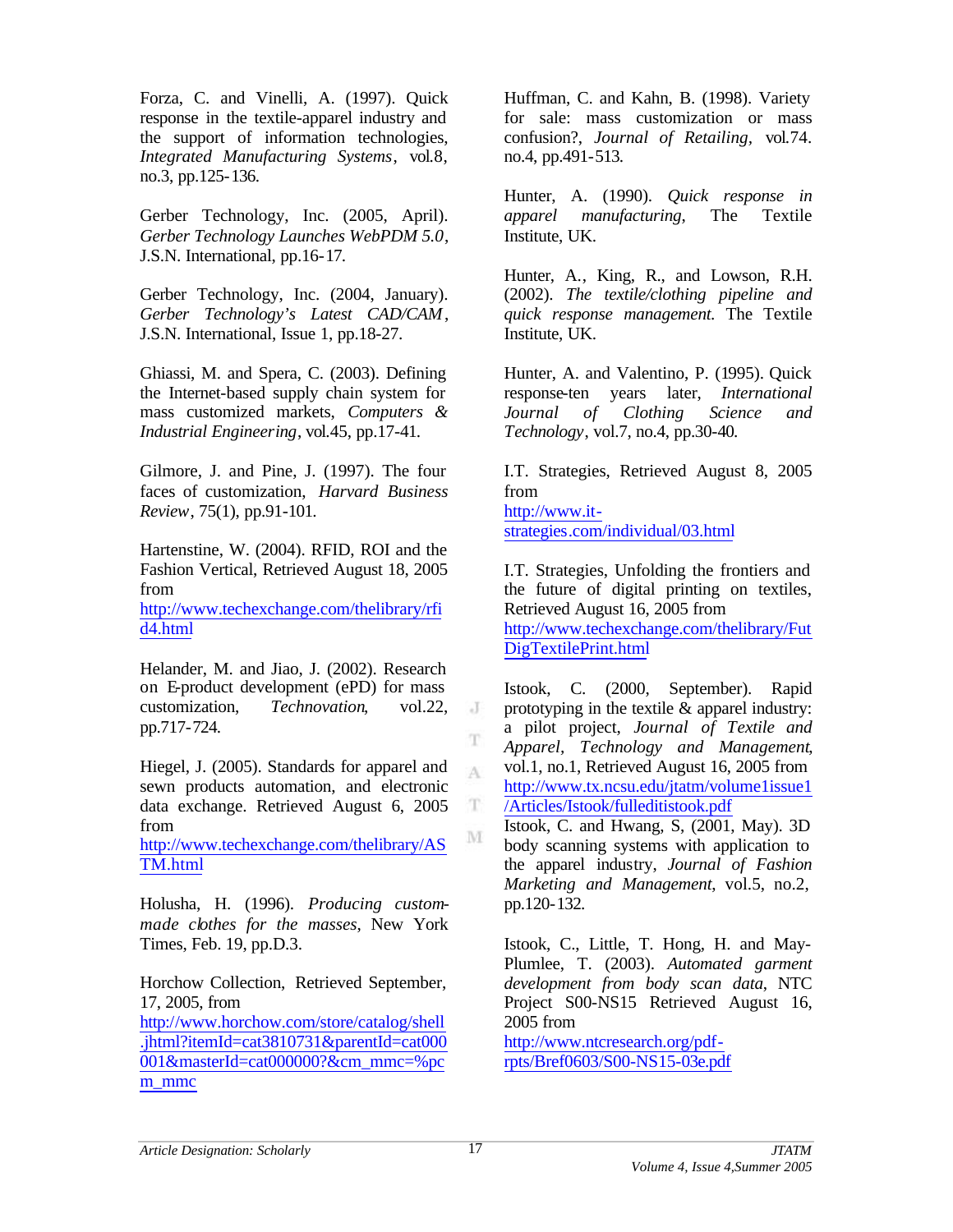Ives, B. (2003, January). Custom made apparel and individualized service at Lands' End, *Communications of the Association for Information System*, vol.11, no.3, Retrieve September 19, 2005 from http://cais.isworld.org/articles/11- 3/article.pdf

Kamali, N. and Loker S. (2002). Mass customization: on-line consumer involvement in product design, *Journal of Computer Mediated Communication*, vol.7, no.4, Retrieved September 9, 2005 from http://www.jcmc.indiana.edu/vol7/issue4/lo ker.html

Kincade, D. (1998). *A morphology of quick response strategies for the apparel industry*, Doctoral Dissertation, University of North Carolina, Greensboro, NC.

Lands' End, (2005). Retrieved September 24, 2005 from http://www.landsend.com/cd/index/fp/0,,411 77,00.html?cm\_re=1\*right\*all&sid=826211 3587998126800

Lectra, (2005). Retrieved August 16, 2005 from http://www.lectra.com/en/index.html

Lee, S. and Chen, J. (1999). Masscustomization methodology for an apparel industry with a future, *Journal of Industrial Technology*, vol.16, no.1, Retrieved July, 12, from www.nait.org

Lowson, B., King, R., and Hunter, A. (1999). *Quick response, managing the supply chain to meet consumer demand*, England, John Wiley & Sons Ltd.

Lovejoy, J. (2001). An introduction to the DAMA Project, Retrieved July, 05, 2005, from http://www.techexchange.com/thelibrary/Da

ma/Dama\_Intro.html

Lovejoy, J. (2001). DAMA Final Report, EXECUTIVE SUMMARY, Retrieved July, 05, 2005, from http://www.techexchange.com/thelibrary/Da ma/Dama\_Final.html

Mastnak, R., 3D Scanning and the apparel industry in North America-a new business paradigm, Retrieved August 10, 2005, from http://www.techexchange.com/thelibrary/3 dScanning.html

Munro, K. (2001). Direct pattern generation 3D to 2D unwrapping from body scan data, Proceeding of AATCC, pp.9-13.

Oh, H., Yoon, S., and Hawley, J. (2004, summer). What virtual reality can offer to the furniture industry, *Journal of Textile and Apparel, Technology and Management*, vol.4, no.1, Retrieved September 18, 2005 from

http://www.tx.ncsu.edu/jtatm/volume4issue1 /articles/Oh/oh\_full\_98\_04.pdf

Pine, J. (1993). Mass customizing products and services, *Planning Review*, vol.22, no.4, pp. 6-13.

Radder, L. and Louw, L. (1999). *Mass customization and mass production*, The TQM Magazine, vol.1, no.11, pp.35-40.

Rimslow Pty. Ltd., (2004). Steam-X 1850 RDA, Retrieved August 17, 2005, from http://www.rimslow.com/steamx.html

Ross, T. (2001). The myths & realities of Eapparel, Retrieved September 9, 2005 from http://www.techexchange.com/thelibrary/my ths.html

Rudie, R. (1998). Seiren's new take on digital printing, Retrieve August 31 2000 from

http://www.bobbin.com/media/98sept/seiren .html

Russell, E. (1997). Software for textiles, Textile Horizons, Dec./Jan., vol.16, no.6, pp.19-22.

SAE (Society of Automotive Engineers), CAESAR: The most comprehensive source for body measurement data, Retrieved August 28, 2005 from http://www.sae.org

J

T A